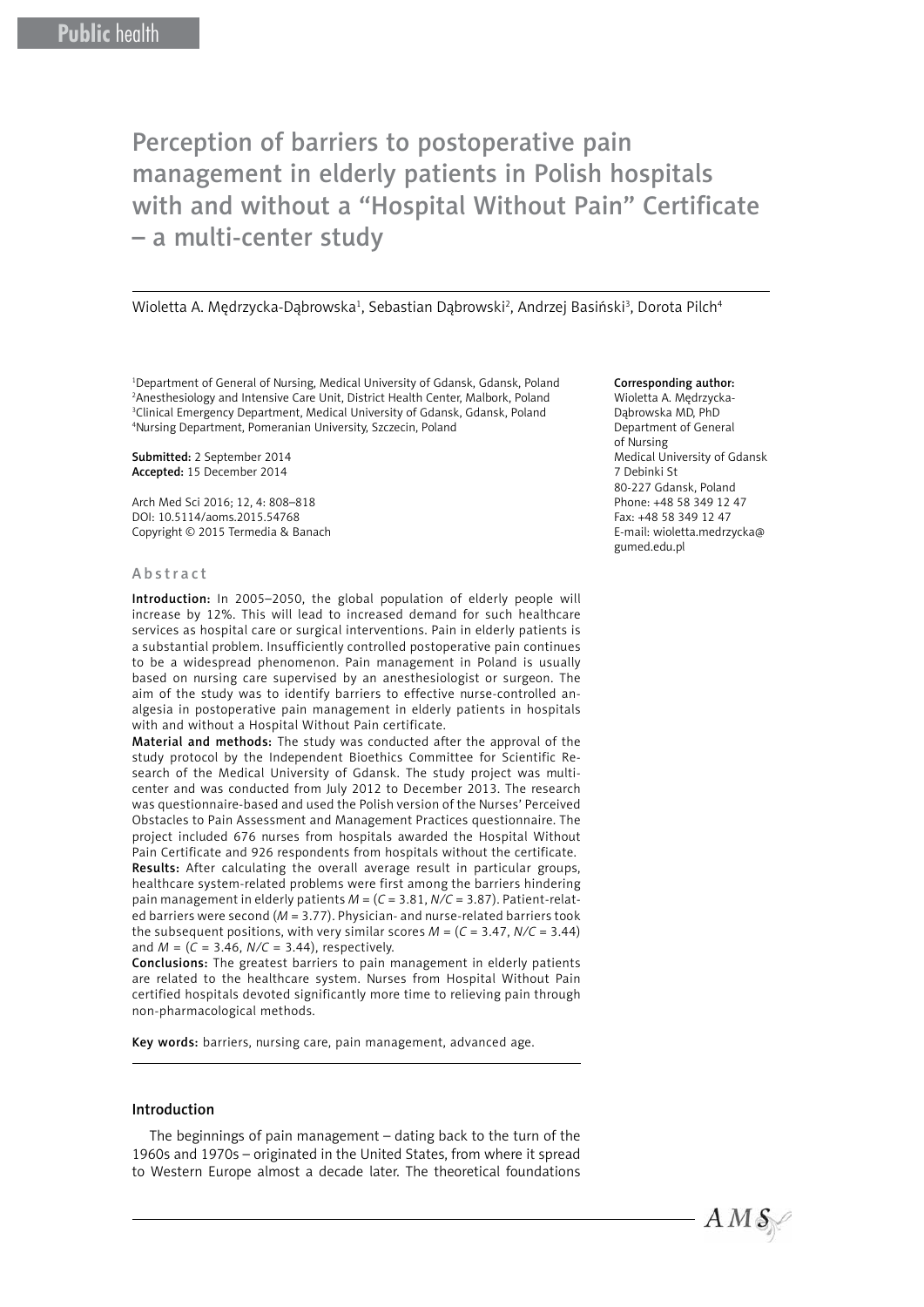of the phenomenon of pain, published in 1965 by two American physicians, Melzack and Wall, initiated a long-lasting process of change in the attitudes of the medical community to the problem of pain [1]. A number of studies conducted in the USA in the 1970s clearly revealed that the healthcare system lacked individuals or teams responsible for pain therapy. The second conclusion of the studies was the statement that it was not sufficient only to disseminate information on pain management but pain management had to be given priority [2].

Over three decades have now passed. In the meantime the United States has popularized programs resolutely defining pain management as the top priority in patient rehabilitation, particularly in such domains as palliative care, interdisciplinary pain management centers, postoperative pain relief and postpartum pain management [3– 5]. Pain management has taken on organizational forms. In 1978, the American Pain Society and the National Hospice Organization were founded. In 1986, the International Pain Foundation was founded with the aim of supporting public and professional education concerning pain disorders and their treatment. Additionally, there was development in specialist literature, partly or fully concentrated on pain management issues [6–8]. Practically a decade after laying the foundations for the pain management theory, the problem of pain began to gain significance in other countries too. Since 1994, the French government has held nurses and physicians, anesthesiologists in particular, responsible for ensuring adequate postoperative pain relief. They also emphasize the patient's right to obtain information about acute pain and its effective management [9]. Since 1995, the number of hospitals with Acute Pain Teams in the UK has significantly increased. The establishment of the teams has obviously heightened the awareness that adequate pain management translates into patient well-being. Nevertheless, despite repeated agreements with professional organizations, certain hospitals still do not have an Acute Pain Service (APS), and recent data indicate that some APSs confronted by financial problems are not able to provide such services [10]. It is now estimated that the absence of adequate pain management affects 80% of the world population, a phenomenon posing a serious problem in over 150 countries [11]. At the level of particular states, the heaviest burden of inadequate pain management is borne by the weakest: the elderly, pregnant and breastfeeding women, children, people coping with addictions to harmful substances, and the mentally ill [12]. There are still significant obstacles to comprehensive pain management which limit the ability to manage it effectively. The Agency for Healthcare Research and Quality in the USA divides pain management barriers into: healthcare system-, medical staff- and patient-related barriers [13–17].

# Elderly patients

In 2005–2050, the global population of elderly people will increase by 12%. This will lead to increased demand for such healthcare services as hospital care or surgical interventions. Pain management in special groups of patients, including elderly patients, can prove an especially demanding task. As compared to younger patients, pain in elderly patients is usually not properly diagnosed and it is not treated using adequate methods. Elderly patients are in the group running a higher risk of postoperative complications and at risk of their widespread pain being undiagnosed or insufficiently managed [8, 18, 19]. Insufficient management of acute pain can be more marked in patients with cognitive disorders, depression, agitation, concomitant conditions, social isolation, under-reporting of all symptoms and altered response to analgesics [19]. Dementia is a barrier to pain evaluation; it is characterized by memory loss, personality changes and loss of such functions as sight, abstract thinking and linguistic skills. Moreover, pain-related behaviors may be absent or difficult to interpret. On the other hand, symptoms associated with dementia may actually be related to pain, for instance aggressive behavior may be a defensive reaction of people incapable of expressing that they are in pain [18, 20]. Due to sensory and perceptive disorders, elderly patients have difficulty completing the 0–10 numeric pain rating scale [21]. Pain evaluation in elderly patients can be underestimated since some patients wrongly believe that pain is part of the process of aging. In other cases such as cancer patients, pain assessment can be underestimated for fear of disease progression. The patient may have fatalistic thoughts, including the unfounded conviction that if pain can help in diagnosis, then it must have a therapeutic effect [14]. There is also a mistaken belief that elderly patients experience pain less intensely than other groups of patients. Elderly patients often suffer from many disorders and potential sources of pain, which may make the interpretation of pain symptoms more difficult. An additional factor hindering proper evaluation of a patient's postoperative pain status is the fact that more and more patients undergoing surgery suffer from chronic pain upon admission to a hospital. In their case a unidimensional method of pain assessment may prove highly fallible. It is advisable to use multi-plane pain assessment scales, by means of which it is possible to determine the location of pain, its intensity, character, duration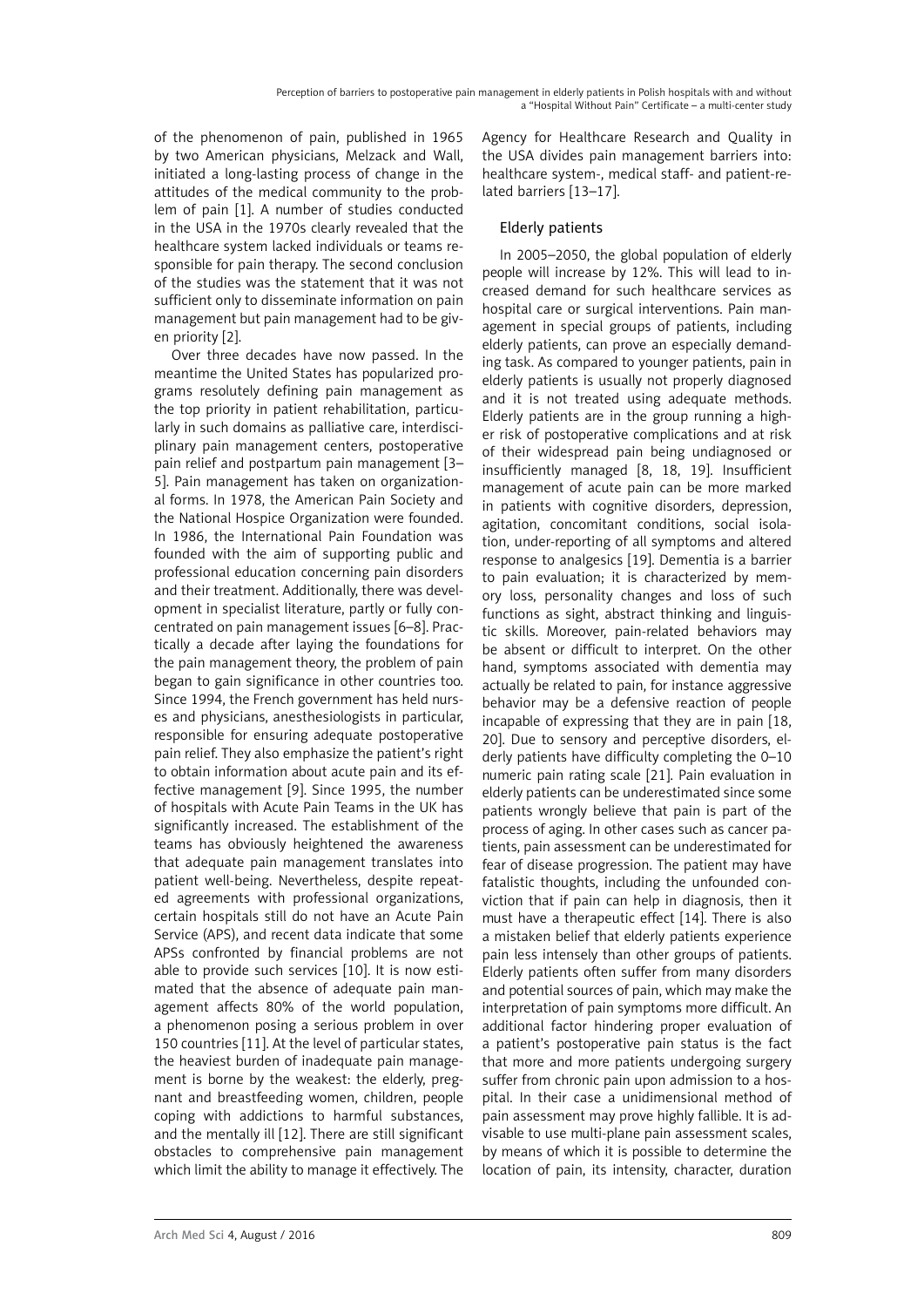and impact on the system [22]. Elderly and poorly educated patients are reluctant to take pain medications for fear of adverse reactions or addiction [23]. Studies indicate that a common obstacle to optimum pain management in elderly patients is their reluctance to bother the nurses taking care of them, which results in not reporting pain symptoms directly to the nurse. Patients may think that their mention of pain will divert the doctor's attention from the underlying disease, and the view that "good" patients do not talk about pain persists among them [24]. An analysis of available multi-center studies shows that obstacles to adequate treatment in Western countries include ethnic and racial discrimination, age and gender. Among the patients studied, women were administered more analgesics than men. In addition, elderly patients had to wait longer for pain medications and received much lower doses and smaller amounts of opioid analgesics [17].

## Pain management in Poland

Postoperative pain is inadequately relieved in over a half of the patients. The reasons for this are complex. The most important reasons seem to be organizational problems, insufficient knowledge of pain relief, lack of time and the complexity of pain management procedures. The primary criteria for the choice of an analgesic are medical staff habits, availability of analgesics or the price of individual packaging (not including the total costs, e.g. the costs of possible complications). Postoperative pain management in Poland needs significant improvements; therefore the Polish Pain Research Society (PTBB) took steps aimed at introducing postoperative pain management standards. In 2007, a team of experts from the Polish Pain Research Society and the Polish Gynecological Society developed guidelines on the management of acute pain after gynecological procedures. In June 2008, the PTBB prepared and published the Postoperative Pain Relief Guidelines 2008. The guidelines placed special emphasis on the issues of safety of administered analgesics and the necessity of regular monitoring of postoperative pain as well as medical staff education in postoperative pain relief. The Polish Pain Research Society and the Polish Anesthesiology and Intensive Care Society, the Polish Surgeons' Society, the Polish Gynecological Society and the Polish Orthopedics and Traumatology Society initiated the Hospital Without Pain Program awarding a Hospital Without Pain Certificate to entities complying with particular criteria and thus contributing to the improved quality of postoperative pain management in Polish hospitals [25]. In the first quarter of 2009 only three hospitals received certificates. A total of 32 departments and 145

hospitals operating in Poland have been awarded the certificate so far.

In 2011, an updated version of the guidelines was drawn up: Guidelines 2011 on Acute and Postoperative Pain Management.

## Principles of certification by the Polish Pain Research Society

A hospital as a whole or a single hospital department can participate in the certification program. A hospital/department applying for a certificate must comply with the following criteria [25]: – Attendance of medical staff (anesthesiologists, physicians of various surgical specialties and

- nurses) at training courses in postoperative pain relief (e.g. Pain Management School) once a year. – Regular monitoring of pain intensity in all pa-
- tients undergoing surgery, 4 times a day.
- Informing patients of the possibilities and methods of postoperative pain relief prior to the procedure.
- Keeping records of pain assessments and management in accordance with pain management recommendations.
- Monitoring any adverse reactions of the therapy used in the attached adverse reactions form.

Winning the certificate requires a great deal of commitment on the part of the facility, but it is also associated with benefits. The implementation of procedures required for the certificate contributes to cutting the costs of patient hospitalization owing to fewer postoperative complications and earlier dismissals from hospital, and additionally it raises the facility's prestige. The benefits drawn from the certificate by a hospital or department flow directly to the patients as they gain the guarantee that postoperative pain relief in a given hospital is up to the highest standards. In Poland, pain management according to PTBB guidelines is usually based on nursing care supervised by an anesthesiologist or a surgeon. A team of nurses and physicians perform work according to their usual employment contracts and duties. No extra costs for the hospital are involved, but there is an additional workload for nurses because of the excessive patient-nurse ratio.

The aim of the study was to identify barriers to effective nurse-controlled analgesia in postoperative pain management in elderly patients in hospitals with and without the Hospital Without Pain certificate.

## Material and methods

The study was conducted upon the approval of the study protocol by the Independent Bioethics Committee for Scientific Research of the Medical University of Gdansk, approval number NKB-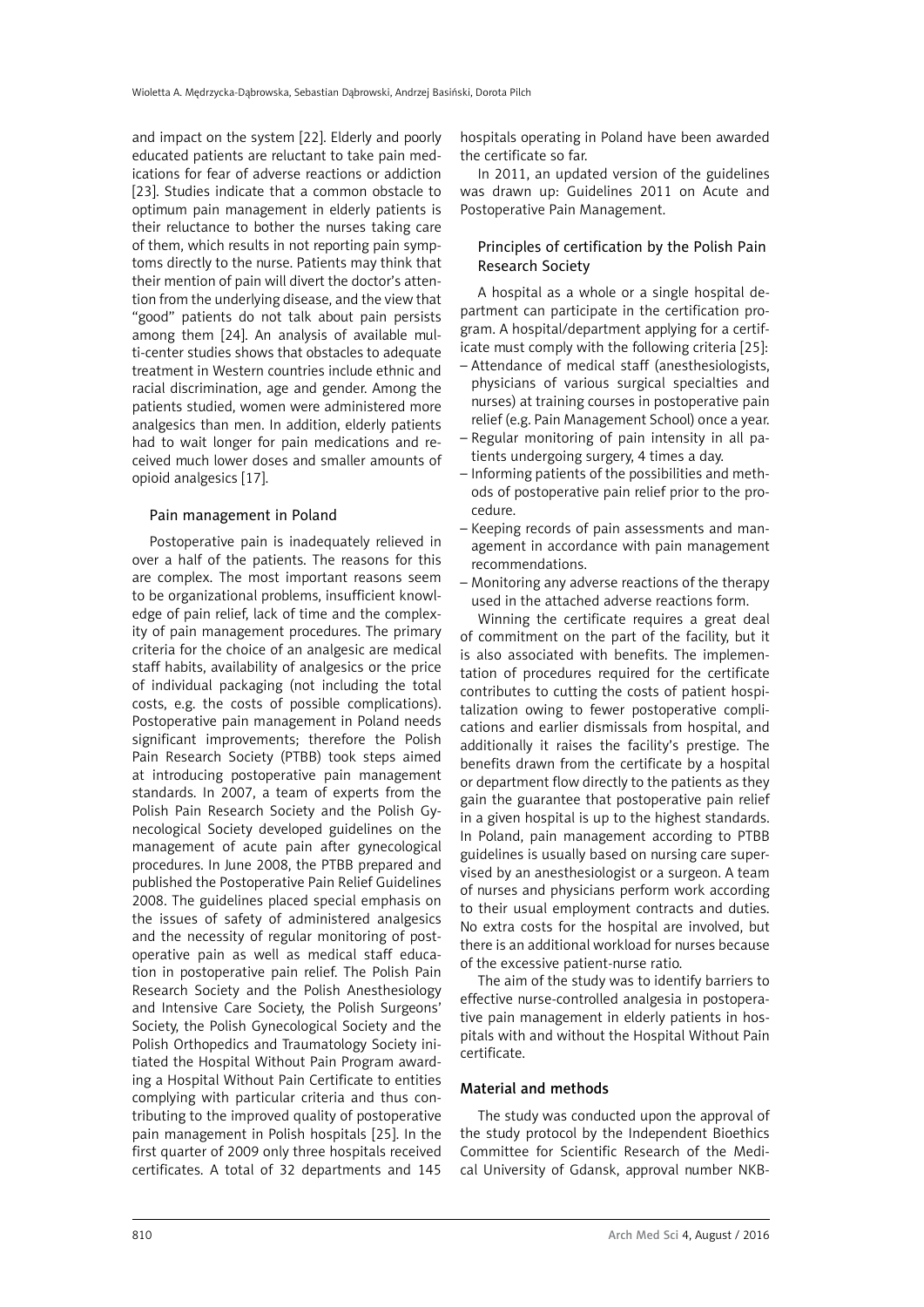BN/238/2012. The study project was multicenter and it took over a year. The study was questionnaire-based. It used a questionnaire collecting demographic data of our own design and the Polish version of the questionnaire by Coker *et al*. – Nurses' Perceived Obstacles to Pain Assessment and Management Practices. The questionnaire included 40 questions intended to assess how often the obstacles defined by nurses impeded optimum pain assessment and its management in elderly patients. With the authors' permission, two questions in the questionnaire were modified to adapt the questions to the issues of postoperative therapy. The original versions of the tools were analyzed in terms of factor accuracy, internal coherence and discriminating strength. Reasoning on the internal consistency of the questionnaire scales was performed by calculating Cronbach's  $\alpha$  coefficient of internal consistency. The psychometric parameters obtained were satisfactory.

Cronbach's reliability  $\alpha$  coefficient values of 0.7 and more were accepted as values confirming reliability of the scale.

The Polish-language version of the questionnaires was prepared by translating them from English into Polish and then back-translating by two independent translators. The language adaptation and use of the tools for the present study took place with the written permission of the authors.

The study included a total of 2000 nurses working in hospitals with the Hospital Without Pain certificate and in hospitals without the certificate. The respondents were informed that the study was anonymous and the data collected would be used exclusively for scientific research. Participation in the study was voluntary. Permission was also obtained from each facility.

For practical reasons, the questionnaire survey was divided into four parts. They concerned barriers associated with: the healthcare system, physicians, nurses and patients.

The respondents could choose one of the seven answers to questions:  $1 -$  never interferes,  $2$  – very rarely interferes,  $3$  – rarely interferes,  $4$  – occasionally interferes, 5 – frequently interferes, 6 – very frequently interferes, 7 – always interferes.

## Statistical analysis

All the statistical calculations were performed using the statistical package StatSoft. Inc. (2011) Statistica (data analysis software system), version 10.0., www.statsoft.com (SN JGNP3087539302AR-E) and an Excel calculation spreadsheet.

Quantitative variables were presented as the arithmetic mean, standard deviation, median, minimum and maximum value (range) and 95% CI (confidence interval). Qualitative variables were presented as number and percentage. The Shapiro-Wilk *W* test was used to verify whether a quantitative variable came from a normally distributed population, and Levene's (Brown-Forsythe's) test was used to verify the hypothesis of equal variances. The significance of differences between the two groups (uncorrelated variables model) was examined by means of significance tests: Student's *t*-test (or Welch's test in the event of inhomogeneity of variance) or Mann-Whitney *U* test (if the conditions for using Student's *t*-test were not fulfilled or for variables measured on an ordinal scale). The significance of differences between more than two groups was measured by means of the Kruskal-Wallis test. If statistically significant differences between groups were found, Dunn's post hoc tests were used.

For a model of two correlated variables, Student's *t*-test or Wilcoxon signed-rank test was used (if the conditions for using Student's *t*-test were not fulfilled or for variables measured on an ordinal scale). The significance of differences between more than two variables in a model of correlated variables was verified by means of repeated measures analysis of variance or Friedman's test (if the conditions for using repeated measures analysis of variance were not fulfilled or for variables measured on an ordinal scale).

Chi-square  $(\chi^2)$  independence tests were used for qualitative variables (using Yates correction for below 10 cells, Cochran's conditions test or Fisher's exact test, accordingly).

To establish the correlation (strength and direction) between variables, a correlation analysis was used by calculating Pearson's or Spearman's correlation ratios. The significance level assumed in all the calculations was  $p = 0.05$ .

# Results

## Respondent characteristics

The study included a total of 2000 respondents from whom a total of 1602 correctly completed questionnaires were obtained. The project participants included 676 nurses from hospitals awarded the Hospital Without Pain certificate and 926 nurses from hospitals without the certificate. The study group was internally diverse in terms of place of employment, level of education and access to the Internet.

Table I illustrates the demographic characteristics of the nurses participating in the study. Work seniority of the nursing staff participating in the study was defined as overall work seniority during full-time employment in the ward. The average work seniority of the nurses was 17.9 ±8.7) years. Most nurses worked full-time in both hospitals – 1549 (97.0%). In both groups the most respondents worked as unit nurses – 1544 (96.4%).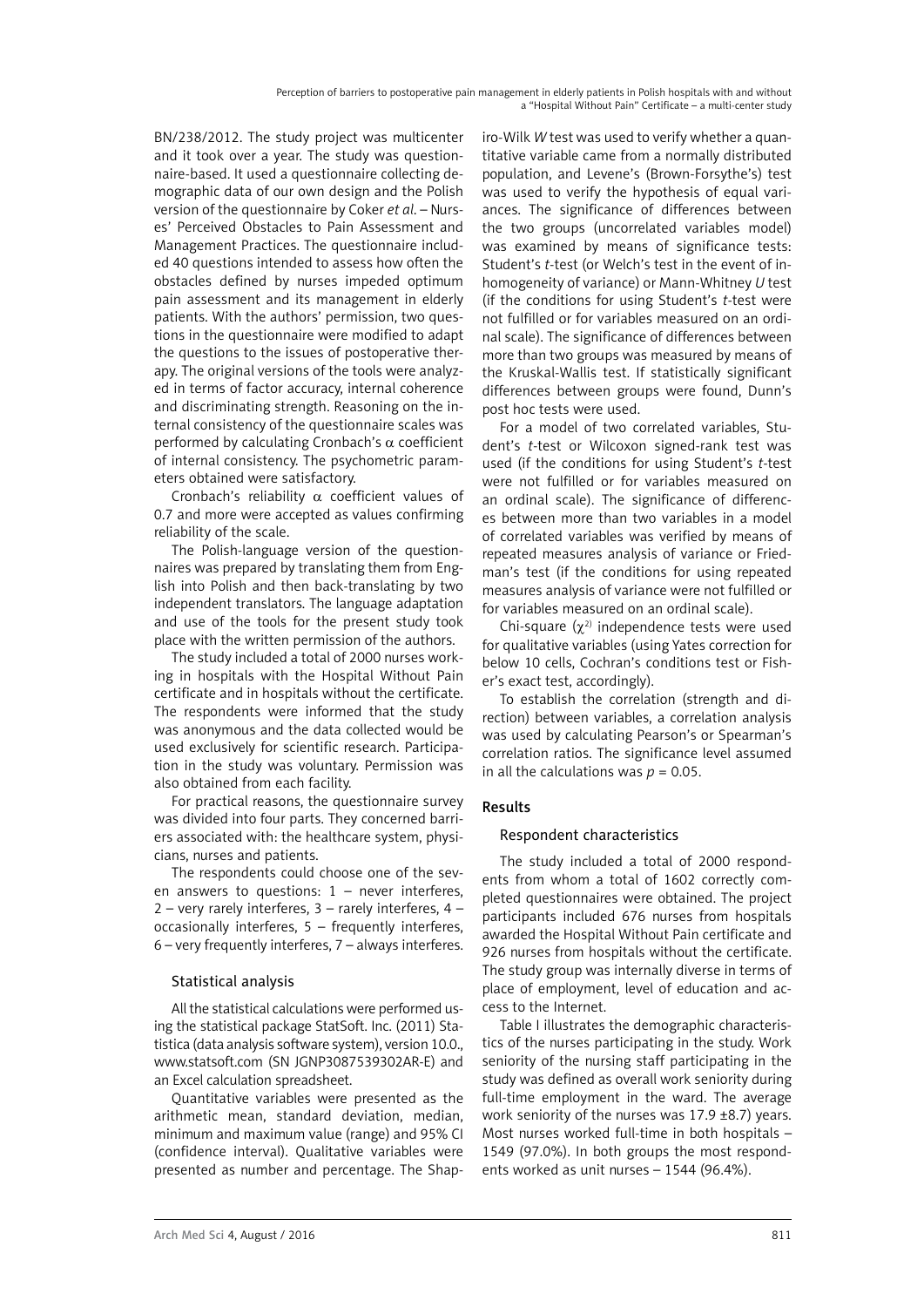Wioletta A. Mędrzycka-Dąbrowska, Sebastian Dąbrowski, Andrzej Basiński, Dorota Pilch

| Parameter                       | Certificate<br>$(N = 676)$ | No certificate<br>$(N = 926)$ | Total<br>$(N = 1602)$ | P-value          |  |  |
|---------------------------------|----------------------------|-------------------------------|-----------------------|------------------|--|--|
| Duration of employment:         |                            |                               |                       |                  |  |  |
| Mean, standard deviation        | $18.0 \pm 8.6$             | $17.9 \pm 8.8$                | $17.9 \pm 8.7$        | $Z = -0.83$      |  |  |
| Range                           | $1.0 - 42.0$               | $1.0 - 42.0$                  | $1.0 - 42.0$          | $p = 0.4085$     |  |  |
| Median                          | 19.0                       | 18.0                          | 18.0                  |                  |  |  |
| 95% CI                          | $17.4 - 18.7$              | $17.3 - 18.4$                 | $17.5 - 18.4$         |                  |  |  |
| Working time, n (%):            |                            |                               |                       |                  |  |  |
| Full time                       | 649 (96.4)                 | 900 (97.4)                    | 1549 (97.0)           | $\chi^2$ = 3.42  |  |  |
| Part time (permanent)           | 11 (1.6)                   | 16(1.7)                       | 27(1.7)               | $p = 0.1806$     |  |  |
| Part time (irregular)           | 13(1.9)                    | 8(0.9)                        | 21(1.3)               |                  |  |  |
| Gender, n (%):                  |                            |                               |                       |                  |  |  |
| Female                          | 649 (96.0)                 | 881 (95.1)                    | 1530 (95.5)           | $\chi^2 = 0.68$  |  |  |
| Male                            | 27(4.0)                    | 45 (4.9)                      | 72 (4.5)              | $p = 0.4089$     |  |  |
| Age:                            |                            |                               |                       |                  |  |  |
| Average, standard deviation     | $40.23 \pm 7.47$           | 40.19 ±7.66                   | $40.21 \pm 7.58$      | $Z = -0.86$      |  |  |
| Range                           | $22.0 - 62.0$              | $21.0 - 61.0$                 | 21.0-62.0             | $p = 0.3922$     |  |  |
| Median                          | 40.0                       | 40.0                          | 40.0                  |                  |  |  |
| 95% CI                          | 39.6-40.7                  | 39.7-40.6                     | 39.8-40.5             |                  |  |  |
| Hospital department, $n$ (%):   |                            |                               |                       |                  |  |  |
| Anesthesia and ICU              | 111 (16.4)                 | 155 (16.7)                    | 266 (16.6)            | $\chi^2$ = 28.06 |  |  |
| Surgery                         | 480 (71.0)                 | 569 (61.4)                    | 1049 (65.5)           | $p = 0.0001$     |  |  |
| Emergency                       | 74 (10.9)                  | 153 (16.5)                    | 227 (14.2)            |                  |  |  |
| Gynecology                      | 11(1.6)                    | 49 (5.3)                      | 60(3.7)               |                  |  |  |
| Appointment, n (%):             |                            |                               |                       |                  |  |  |
| Staff nurse                     | 657 (97.2)                 | 887 (95.8)                    | 1544 (96.4)           | $\chi^2$ = 2.30  |  |  |
| Charge nurse                    | 19(2.8)                    | 39(4.2)                       | 58 (3.6)              | $p = 0.3160$     |  |  |
| Education, $n$ (%):             |                            |                               |                       |                  |  |  |
| Registered nurse                | 383 (56.7)                 | 541 (58.4)                    | 924 (57.7)            | $Z = -0.32$      |  |  |
| Bachelor of Science in Nursing  | 82(12.1)                   | 90 (9.7)                      | 172 (10.7)            | $p = 0.7488$     |  |  |
| Master of Science in Nursing    | 211 (31.2)                 | 295 (31.9)                    | 506 (31.6)            |                  |  |  |
| Working hours per week:         |                            |                               |                       |                  |  |  |
| Mean, standard deviation        | 44.2 ±15.9                 | $44.4 \pm 9.0$                | $44.3 \pm 12.4$       | $Z = 1.75$       |  |  |
| Range                           | 20.0-389.0                 | $1.0 - 100.0$                 | $1.0 - 389.0$         | $p = 0.0797$     |  |  |
| Median                          | 40.0                       | 40.0                          | 40.0                  |                  |  |  |
| 95% CI                          | 43.0-45.4                  | 43.8-45.0                     | 43.7-44.9             |                  |  |  |
| Internet availability, $n$ (%): |                            |                               |                       |                  |  |  |
| Yes                             | 276 (40.8)                 | 332 (35.9)                    | 608 (38.0)            | $\chi^2$ = 4.58  |  |  |
| No                              | 386 (57.1)                 | 568 (61.3)                    | 954 (59.6)            | $p = 0.1014$     |  |  |
| Sometimes                       | 14(2.1)                    | 26(2.8)                       | 40(2.5)               |                  |  |  |

*P\* – is for the test of difference between hospital with certification and hospital without certification.*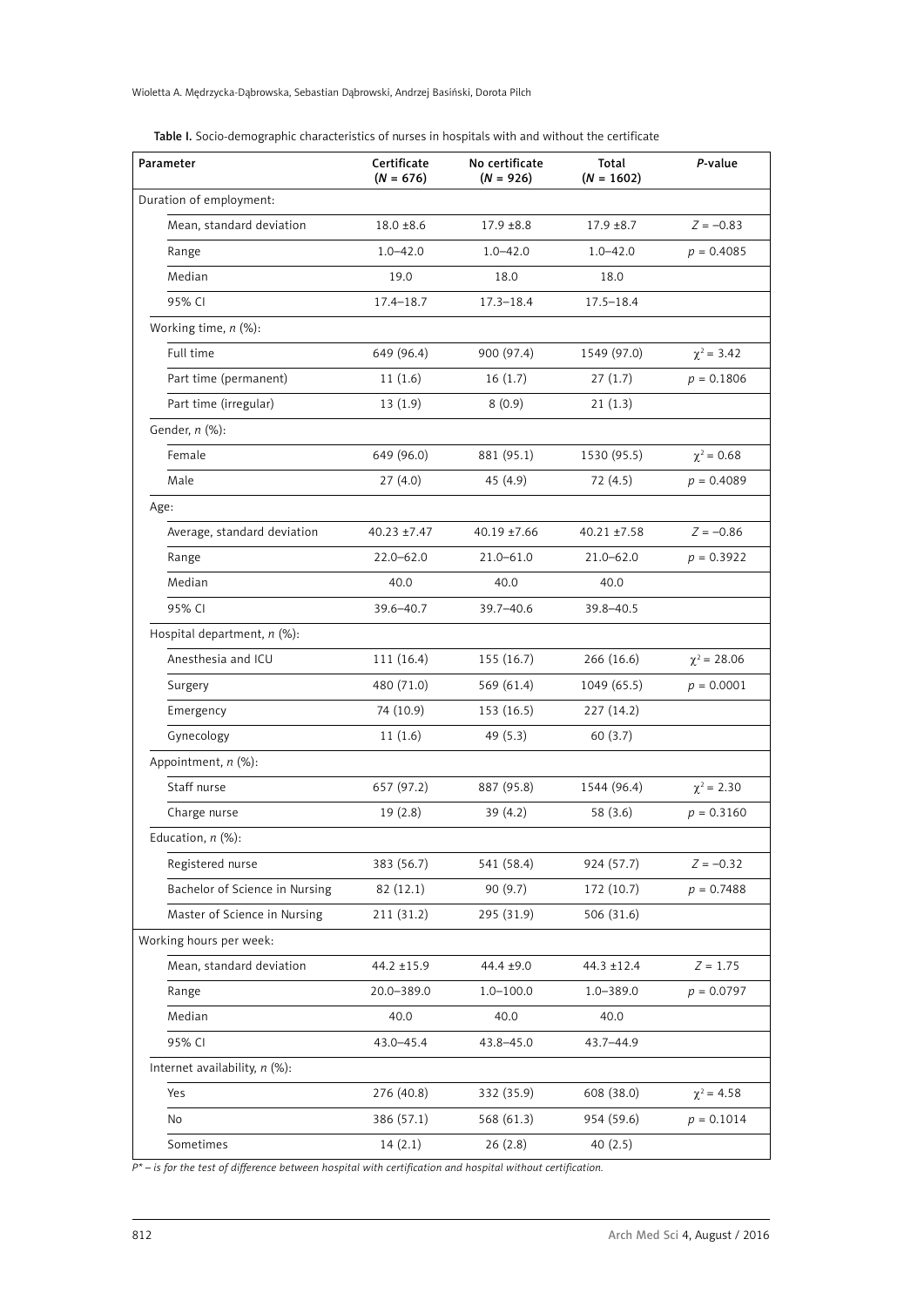In hospitals both with and without certificates, women comprised the largest group – 1530 (95.5%).

One hundred and forty-nine (65.5%) people from the study groups worked in the surgical ward. The place of work significantly differed among hospitals with and without certificates. The group from certified hospitals significantly less frequently worked in emergency, obstetrics and gynecological wards – the difference is statistically significant  $(y^2 = 28.06; p = 0.0001)$ . An analysis of the level of education of the study subjects showed that the most respondents reported having a secondary education (924; 57.7%), and the fewest a bachelor's degree (172; 10.7%). Only 608 (38.0%) respondents had access to the Internet at work, while 954 (59.6%) reported no access. Interestingly, a comparative analysis indicated that respondents from hospitals without certificates reported that they had Internet access more often than respondents from hospitals with certificates.

The study groups practically did not differ in gender, length of employment in the profession, working time, age and position.

## Organizational barriers

Ten questions concerning the healthcare system were isolated from the survey – they are presented in Table II. The most frequently observed obstacle in both hospitals was the lack of possibility of consulting a clinical pharmacist about pain management in elderly patients with the mean score (*M*) of 4.28 in hospitals with certificate (*C*) and 4.37 in hospitals without certificate (*N/C*). The next problem identified was the lack of possibility of directly discussing pain management therapy of an elderly patient with the mean  $M =$  $(C = 4.27, N/C = 4.44)$ . The subjects definitely less frequently stated that such problems as no rules/ procedures/guidelines interfered with pain management – the average result in both hospitals was *M* = 3.0. Statistically significant differences were found – in certified hospitals the barrier related to insufficient time for non-pharmacological pain management methods occurred significantly less frequently (*Z* = –2.346; *p* = 0.019).

## Physician-related barriers

Five questions concerning physician-related barriers were isolated from the survey – the results are presented in Table III. The problem most frequently identified by nurses was the physicians' distrust of the pain rating by nurses in elderly patients – the average result was  $M = (C = 3.71,$  $N/C = 3.60$ ). The next problem identified by the respondents was the physicians' reluctance to pre-

Table II. Frequency characteristics of obstacles to optimal pain assessment and treatment in elderly patients, associated with the health care system in hospitals with and without the certificate

|                | <b>Barriers</b>                                                                                                                                                    | Hospital            | Mean          | Standard<br>deviation | P-value                       |
|----------------|--------------------------------------------------------------------------------------------------------------------------------------------------------------------|---------------------|---------------|-----------------------|-------------------------------|
| $\mathbf{1}$   | Lack of opportunity to discuss an older patient's pain                                                                                                             | $\mathsf{C}$        | 4.27          | 1.67                  | $Z = -1.855$ ;                |
|                | management directly with the team                                                                                                                                  | N/C                 | 4.44          | 1.69                  | $p = 0.064$                   |
| $\overline{2}$ | Lack of opportunity to consult a clinical pharmacist about                                                                                                         | $\subset$           | 4.284         | 1.85                  | $Z = -0.970$                  |
|                | pain relief in older patients                                                                                                                                      | N/C                 | 0.37          | 1.90                  | $p = 0.332$                   |
| 3              | Inadequate time for health teaching with older patients                                                                                                            | $\mathsf{C}$        | 4.144         | 1.57                  | $Z = -1.572$                  |
|                | (e.g., drug ordering as needed alternatives, addiction, etc.)                                                                                                      | N/C                 | 0.28          | 1.57                  | $p = 0.116$                   |
| $\overline{4}$ | Inadequate time to deliver non-pharmacologic pain relief                                                                                                           | $\mathcal{C}$       | 3.854         | 1.62                  | $Z = -2.346$                  |
|                | measures                                                                                                                                                           | N/C                 | 0.06          | 1.62                  | $p = 0.019$                   |
| 5              | Not having a consistent way of assessing pain, from one                                                                                                            | $\mathcal{C}$       | 3.783         | 1.44                  | $Z = -0.796$                  |
|                | time to the next, in each older patient                                                                                                                            | N/C                 | 0.74          | 1.45                  | $p = 0.426$                   |
| 6              | Unavailable comfort measures as alternatives/<br>supplements to pain medications in older patients (e.g.,<br>hot/cold packs, mattresses, chairs)                   | $\mathsf{C}$<br>N/C | 3.683<br>0.65 | 1.55<br>1.55          | $Z = -0.341$ :<br>$p = 0.733$ |
| $\overline{7}$ | Not having a documented pain treatment plan for each                                                                                                               | $\mathsf{C}$        | 3.663         | 1.69                  | $Z = -0.432$ ;                |
|                | older patient                                                                                                                                                      | N/C                 | 0.71          | 1.65                  | $p = 0.666$                   |
| 8              | Not having a documented approach to pain assessment                                                                                                                | $\subset$           | 3.593         | 1.68                  | $Z = -0.749$                  |
|                | for each older patient                                                                                                                                             | N/C                 | 0.55          | 1.65                  | $p = 0.454$                   |
| 9              | Disorganized system of care (e.g., having to hunt for                                                                                                              | $\mathsf{C}$        | 3.543         | 1.79                  | $Z = -0.480$                  |
|                | narcotic keys, obtain co-signatures, find drugs, etc.)                                                                                                             | N/C                 | 0.50          | 1.87                  | $p = 0.631$                   |
| 10             | Not having policies/procedures/guidelines that contribute<br>to my knowledge of acceptable best practices around pain<br>assessment and management in older adults | $\mathsf{C}$<br>N/C | 3.403<br>0.40 | 1.52<br>1.52          | $Z = -0.310$ ;<br>$p = 0.757$ |

*Hospital\* C – hospital with certification, N/C – hospital without certification. P\* – is for the test of difference between hospital with certification and hospital without certification.*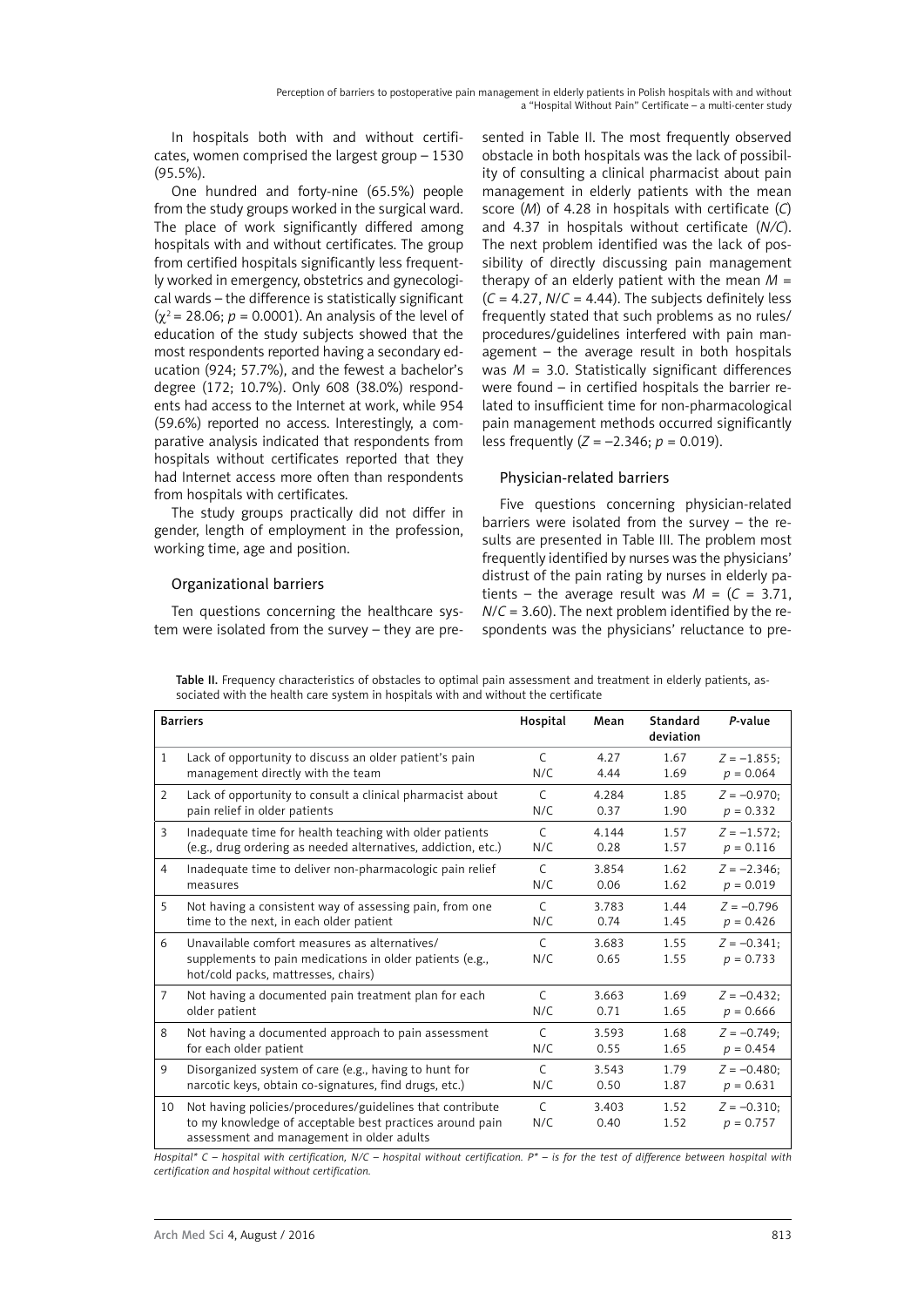|   | <b>Barrier</b>                                                                                                                              | Hospital         | Mean         | Standard<br>deviation | P-value                     |
|---|---------------------------------------------------------------------------------------------------------------------------------------------|------------------|--------------|-----------------------|-----------------------------|
| 1 | Physicians' lack of trust in the nursing assessment of pain                                                                                 | C                | 3.71         | 1.63                  | $Z = -1.369$                |
|   | in older patients                                                                                                                           | N/C              | 3.60         | 1.62                  | $p = 0.171$                 |
| 2 | Physicians' reluctance to prescribe adequate pain relief<br>in older patients for fear of overmedicating those with<br>dementia or delirium | $\subset$<br>N/C | 3.65<br>3.67 | 1.50<br>1.53          | $Z = -0.300$<br>$p = 0.764$ |
| 3 | Antipsychotics are considered before pain medications in                                                                                    | C                | 3.57         | 1.36                  | $Z = -1.028$                |
|   | agitated patients                                                                                                                           | N/C              | 3.52         | 1.36                  | $p = 0.304$                 |
| 4 | Physicians' lack of knowledge and experience with                                                                                           | C                | 3.47         | 1.54                  | $Z = -0.097$                |
|   | prescribing pain medications                                                                                                                | N/C              | 3.48         | 1.51                  | $p = 0.923$                 |
| 5 | The "older person is dying anyway" attitude among<br>colleagues on the unit                                                                 | N/C              | 2.95<br>2.93 | 1.87<br>1.90          | $Z = -0.310$<br>$p = 0.756$ |

Table III. Frequency characteristics of obstacles to optimal pain assessment and treatment in elderly patients associated with physicians, in hospitals with and without the certificate

*Hospital: C – hospital with certification, N/C – hospital without certification. P\* – is for the test of difference between hospital with certification and hospital without certification.*

scribe adequate analgesics because of concerns about the possible overdosing in elderly patients with dementia or delirium *M* = (*C* = 3.65, *N*/*C* = 3.67). The respondents definitely less frequently pointed to such problems as the ward physicians' attitude to pain management in elderly patients as a barrier to pain management *M* = (*C* = 2.95, *N*/*C* = 2.93).

### Nurse-related barriers

Another 14 questions concerning nurse-perceived barriers to optimum pain assessment and management in elderly patients and related to the nursing staff were isolated and they are presented in Table IV. It was demonstrated that ignorance of pain intensity in elderly patients because of insufficient time spent with them was the most frequently perceived problem – the average result was *M* = (*C* = 3.90, *N*/*C* = 3.87). The second factor interfering with pain management as indicated by the respondents was ignorance of the acceptable pain intensity in particular elderly patients – the average result was *M* = (*C* = 3.89, *N*/*C* = 3.80). The respondents definitely less frequently indicated their own reluctance to administer analgesics to elderly patients for fear of overmedication as a barrier to pain management  $M = (C = 2.54, N/C = 2.37)$ .

### Patient-related barriers

Another 11 questions concerning patient-related barriers to optimum pain assessment and management in elderly patients perceived by nurses were isolated and they are presented in Table V. It was demonstrated that elderly patients' difficulties with completing the pain rating scale (e.g. 0–10) was the most frequently perceived problem, and the average result was  $M = (C = 4.36,$ *N*/*C* = 4.45). Another issue was difficulties with pain rating due to sensory problems (hearing impairment, poor eyesight) – the average result was  $M = (C = 4.15, N/C = 4.17)$ . The nurses definitely less frequently stated that elderly patients' reluctance to take analgesics because of side effects affected pain management *M* = (*C* = 3.21, *N*/*C* = 3.18).

To sum up the frequency of barriers to pain management in elderly patients by counting the overall average result in particular groups, healthcare system-related problems came first, with the average result *M* = (*C* = 3.81, *N*/*C* = 3.87). Secondly, there were patient-related barriers, where the average result was  $M = 3.77$  and did not differ between the studied groups of hospitals. They were followed very closely by physician-related barriers, where the overall average result was  $M = (C = 3.47)$ .  $N/C = 3.44$ ), and nurse-related barriers with  $M =$  $(C = 3.46, N/C = 3.44)$ .

## Demographic variables and nurse perception

No correlation was found between the subjects' age, work seniority and the perception of problems by the nurses.

Statistically significant differences were noted among wards where the study was conducted. In all wards, organizational barriers were detected. In hospitals with a certificate organizational problems were statistically significantly more frequent in gynecological wards than in surgical ones;  $\chi^2(3)$  $= 12.525$ ;  $p \lt 0.006$ . In hospitals without certificates organizational problems were statistically significantly less frequent in surgical wards than in emergency wards;  $\chi^2(3) = 9.874$ ;  $p < 0.020$ .

No statistically significant differences were noted between hospitals with certificates and hospitals without certificates and nurse-perceived problems in pain management in elderly patients (*p* > 0.05). In the combined group of hospitals with and without certificates, organizational problems increased with education, but with no statistical significance.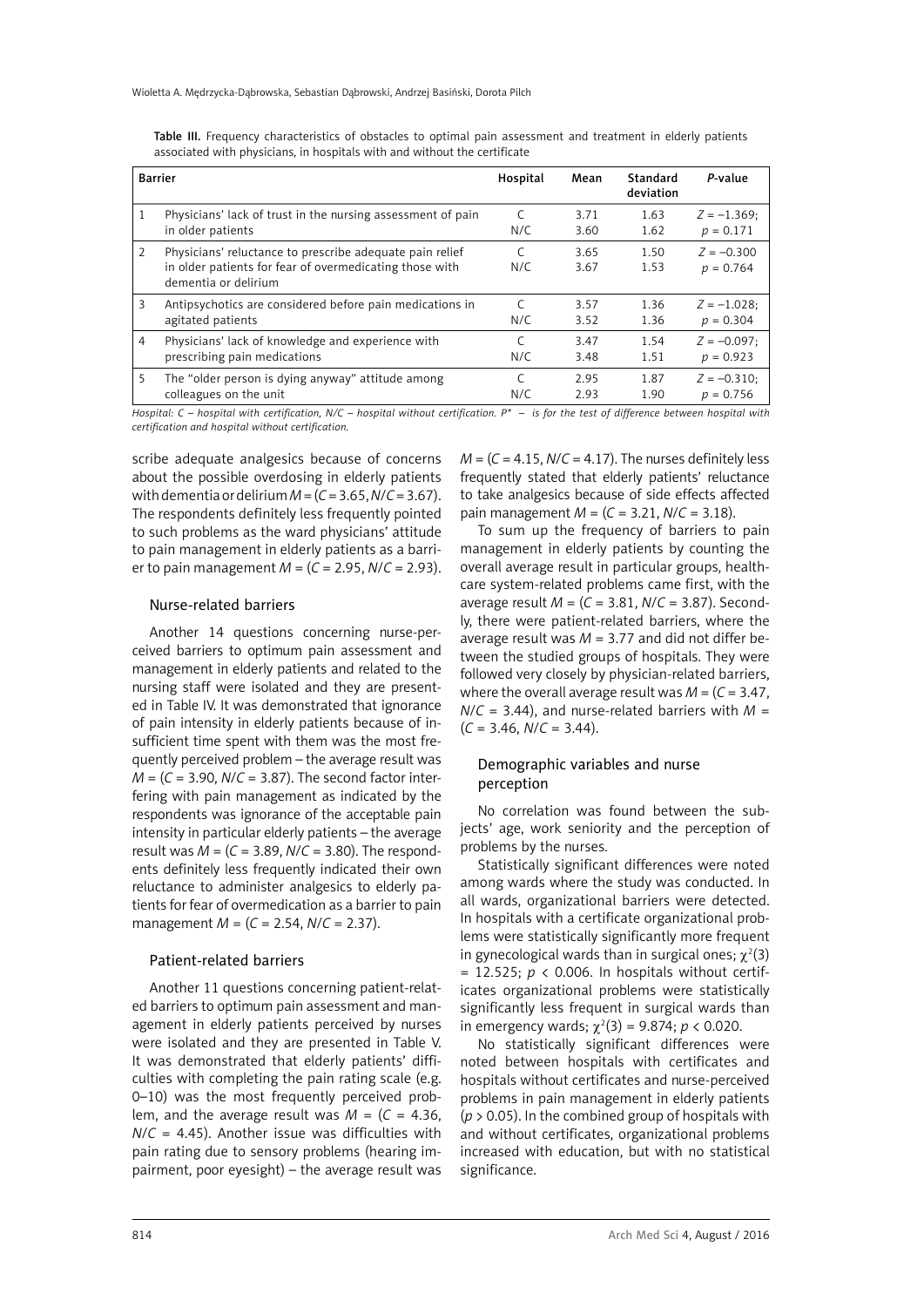|  | Table IV. Frequency characteristics of obstacles to optimal pain assessment and treatment in elderly patients as- |  |  |  |  |
|--|-------------------------------------------------------------------------------------------------------------------|--|--|--|--|
|  | sociated with nursing staff, in hospitals with and without the certificate                                        |  |  |  |  |

|                | <b>Barrier</b>                                                                                                                                                                                         | Hospital            | Mean         | Standard<br>deviation | P-value                       |
|----------------|--------------------------------------------------------------------------------------------------------------------------------------------------------------------------------------------------------|---------------------|--------------|-----------------------|-------------------------------|
| $\mathbf{1}$   | Not knowing older patients' pain levels due to inadequate                                                                                                                                              | C                   | 3.90         | 1.41                  | $Z = -0.781$ ;                |
|                | time spent with them                                                                                                                                                                                   | N/C                 | 3.87         | 1.40                  | $p = 0.435$                   |
| $\overline{2}$ | Not knowing how much pain is acceptable to each older                                                                                                                                                  | $\mathsf{C}$        | 3.89         | 1.35                  | $Z = -1.673;$                 |
|                | patient (e.g., pain tolerance, discomfort level)                                                                                                                                                       | N/C                 | 3.80         | 1.32                  | $p = 0.094$                   |
| 3              | Not knowing whether to believe the older patient's pain<br>report or the family's perception of the person's pain<br>instead                                                                           | $\mathsf{C}$<br>N/C | 3.84<br>3.78 | 1.31<br>1.33          | $Z = -1.181;$<br>$p = 0.238$  |
| 4              | Difficulty contacting or communicating with physicians to                                                                                                                                              | C                   | 3.82         | 1.56                  | $Z = -0.188$ ;                |
|                | discuss treatment of pain in older patients                                                                                                                                                            | N/C                 | 3.83         | 1.59                  | $p = 0.853$                   |
| 5              | Difficulty contacting or communicating with physicians to                                                                                                                                              | $\mathsf{C}$        | 3.77         | 1.59                  | $Z = -0.427$ ;                |
|                | discuss pain assessment findings in older patients                                                                                                                                                     | N/C                 | 3.81         | 1.62                  | $p = 0.670$                   |
| 6              | Lack of clinical confidence in assessing a variety of types                                                                                                                                            | $\mathsf{C}$        | 3.70         | 1.44                  | $Z = -0.177;$                 |
|                | of pain in older patients                                                                                                                                                                              | N/C                 | 3.69         | 1.42                  | $p = 0.860$                   |
| $\overline{7}$ | Difficulty believing pain reports by older patients because<br>they are inconsistent from one time to the next, and do<br>not match their non-verbal behavior                                          | C<br>N/C            | 3.60<br>3.60 | 1.23<br>1.24          | $Z = -0.214$ ;<br>$p = 0.831$ |
| 8              | Concentrating on administering regularly scheduled<br>medications and not checking for and offering p.r.n. pain<br>relief unless the patient requests it                                               | $\mathsf{C}$<br>N/C | 3.53<br>3.43 | 1.30<br>1.40          | $Z = -1.803$ ;<br>$p = 0.071$ |
| 9              | The tendency to document only if pain relief is not                                                                                                                                                    | C                   | 3.43         | 1.58                  | $Z = -0.488;$                 |
|                | achieved or if the patient refuses pain medication                                                                                                                                                     | N/C                 | 3.40         | 1.52                  | $p = 0.626$                   |
| 10             | Not expecting pain in older patients on our unit unless the                                                                                                                                            | $\mathsf{C}$        | 3.24         | 1.27                  | $Z = -0.812$ ;                |
|                | diagnosis provides a clue to pain as a potential symptom                                                                                                                                               | N/C                 | 3.21         | 1.35                  | $p = 0.417$                   |
| 11             | Uncertainty about how to best time the administration<br>of p.r.n. pain medications when ordered along with<br>scheduled pain medications in older patients                                            | $\mathsf{C}$<br>N/C | 3.15<br>3.09 | 1.22<br>1.28          | $Z = -1.255$ ;<br>$p = 0.209$ |
| 12             | Not having a consistent way of receiving tips from<br>nurses on previous shifts about pain assessment and<br>management strategies for each of my older patients                                       | C<br>N/C            | 3.14<br>3.15 | 1.41<br>1.39          | $Z = -0.119$ ;<br>$p = 0.905$ |
| 13             | Inconsistent practices around giving p.r.n. medications for<br>an older patient (because the decision to administer pain<br>medication is up to the assigned nurse, and varies from<br>one to another) | $\mathsf{C}$<br>N/C | 2.97<br>2.93 | 1.43<br>1.42          | $Z = -0.677$ ;<br>$p = 0.498$ |
| 14             | My own reluctance to give pain medication to older                                                                                                                                                     | C                   | 2.54         | 1.38                  | $Z = -0.330;$                 |
|                | patients for fear of overmedicating                                                                                                                                                                    | N/C                 | 2.57         | 1.37                  | $p = 0.741$                   |

*Hospital: C – hospital with certification, N/C – hospital without certification. P – is for the test of difference between hospital with certification and hospital without certification.*

The analysis demonstrated significant differences in a certified hospital between the use of the Internet during working time and patient problems. The nurses who use the Internet significantly more often reported problems with pain rating by patients  $(Z = -2.193; p < 0.05)$ . In hospitals without a certificate, the nurses who use the Internet significantly more often reported organizational problems with pain rating  $(Z = -2.096;$  $p \le 0.05$ ).

## Discussion

Postoperative pain management constitutes a multifaceted problem confronting both members of interdisciplinary medical teams and nurs-

es providing direct care of patients. Nurses can observe a number of obstacles to their efforts at ensuring optimum pain assessment and management [26]. The results of our studies based on a relatively large representative group provide valuable information on the adequacy of the perception of barriers and show a growing tendency in the perception of barriers to postoperative pain management by nurses in the hospitals taking part in the Hospital Without Pain Project.

The most common healthcare system-related barrier to pain management perceived by nurses was the lack of possibility of consulting a clinical pharmacist. The problem is mentioned decidedly more often by nurses from hospitals with the certificate. The barrier is very important because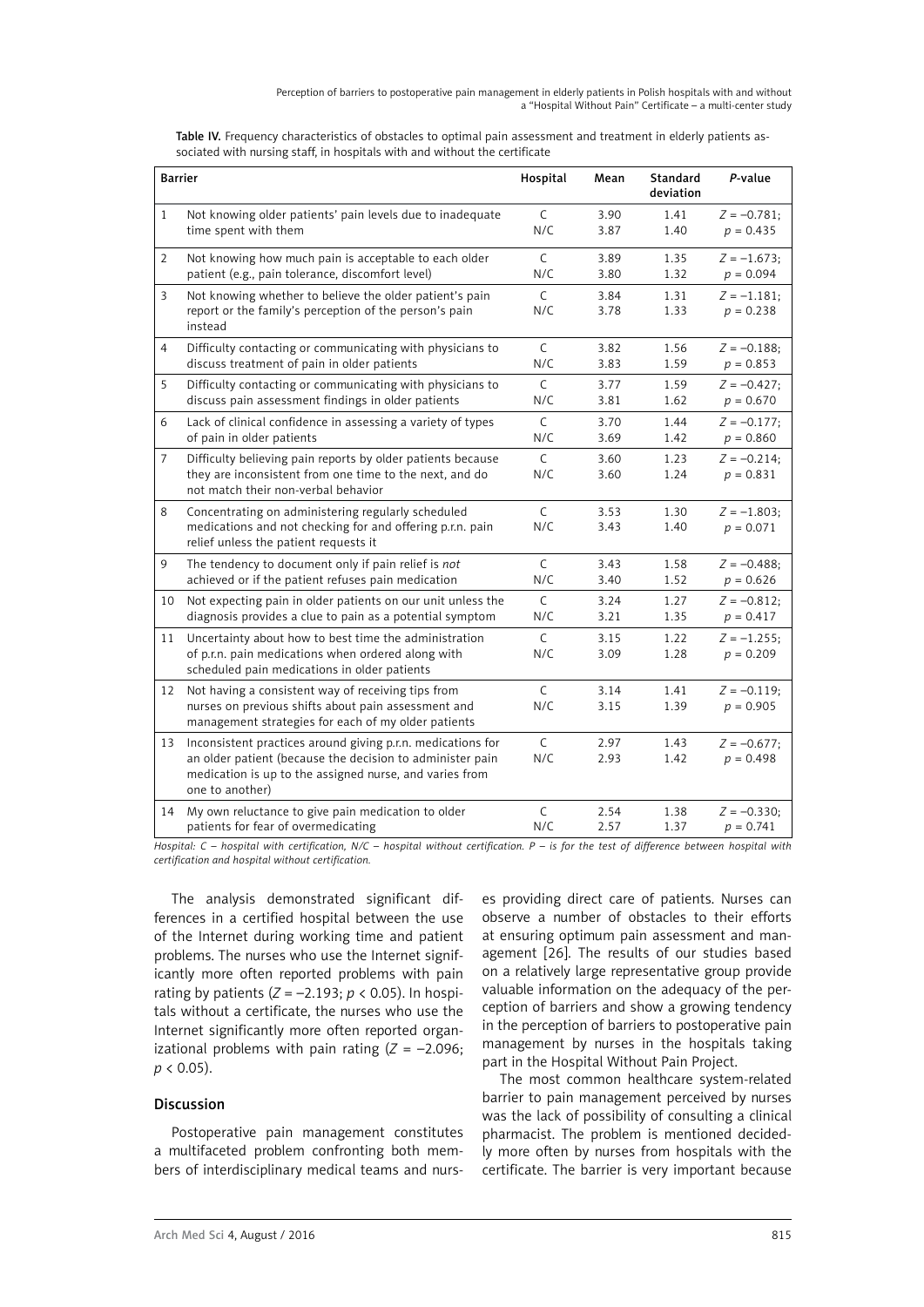|                | <b>Barrier</b>                                                                                                                       | Hospital             | Mean         | Standard<br>deviation* | Value of p                  |
|----------------|--------------------------------------------------------------------------------------------------------------------------------------|----------------------|--------------|------------------------|-----------------------------|
| $\mathbf{1}$   | Older patients' difficulty with completing pain scales (e.g.,                                                                        | $\mathsf{C}$         | 4.36         | 1.27                   | $Z = -1.486$                |
|                | $0 - 10$                                                                                                                             | N/C                  | 4.45         | 1.30                   | $p = 0.137$                 |
| $\overline{2}$ | Difficulty assessing pain in older people due to sensory                                                                             | $\mathcal{C}$        | 4.15         | 1.21                   | $Z = -0.172$                |
|                | problems (hearing deficits, vision deficits, etc.)                                                                                   | N/C                  | 4.17         | 1.27                   | $p = 0.863$                 |
| 3              | Difficulty assessing pain in older people due to alterations                                                                         | $\mathsf{C}$         | 4.08         | 1.13                   | $Z = -1.525$ ;              |
|                | in mood (depression, etc.)                                                                                                           | N/C                  | 4.00         | 1.22                   | $p = 0.127$                 |
| 4              | Difficulty assessing pain in older people due to problems                                                                            | $\mathcal{C}$        | 4.02         | 1.34                   | $Z = -0.139$                |
|                | with cognition (delirium, dementia, etc.)                                                                                            | N/C                  | 4.04         | 1.37                   | $p = 0.889$                 |
| 5              | Older patients' willingness to put up with chronic pain                                                                              | $\mathcal{C}$<br>N/C | 3.90<br>3.87 | 1.22<br>1.22           | $Z = -0.463$<br>$p = 0.643$ |
| 6              | Patients reporting their pain to the doctor, but not to the                                                                          | $\mathcal{C}$        | 3.72         | 1.61                   | $Z = -0.268$                |
|                | nurse                                                                                                                                | N/C                  | 3.74         | 1.63                   | $p = 0.788$                 |
| $\overline{7}$ | Older patients not wanting to bother the nurses                                                                                      | $\mathcal{C}$<br>N/C | 3.70<br>3.59 | 1.34<br>1.34           | $Z = -1.528$<br>$p = 0.126$ |
| 8              | Older patients denying their disease process by denying                                                                              | $\mathcal{C}$        | 3.57         | 1.28                   | $Z = -0.611$ :              |
|                | pain                                                                                                                                 | N/C                  | 3.52         | 1.26                   | $p = 0.541$                 |
| 9              | Older patients' reluctance to take pain medications<br>because of side effects (e.g., constipation, how it makes<br>them feel, etc.) | $\mathcal{C}$<br>N/C | 3.50<br>3.57 | 1.30<br>1.37           | $Z = -0.940$<br>$p = 0.347$ |
| 10             | Difficulty assessing pain in older people due to language                                                                            | $\mathsf{C}$         | 3.36         | 1.47                   | $Z = -0.399$                |
|                | barriers                                                                                                                             | N/C                  | 3.35         | 1.52                   | $p = 0.690$                 |
| 11             | Older patients' reluctance to take pain medication for fear                                                                          | $\mathsf{C}$         | 3.21         | 1.37                   | $Z = -0.353$ ;              |
|                | of addiction                                                                                                                         | N/C                  | 3.18         | 1.40                   | $p = 0.724$                 |

Table V. Frequency characteristics of obstacles to optimal pain assessment and treatment in elderly patients, associated with the patients, in hospitals with and without the certificate

*Hospital: C – hospital with certification, N/C – hospital without certification. P – is for the test of difference between hospital with certification and hospital without certification.*

of the great significance of pharmacists' co-operation with physicians or nurses for the following issues: supplying wards with the necessary analgesics, ordering medications complying with recommendations as well as support in and consultancy on drug incompatibilities, administration methods or occurrence of adverse reactions – if new analgesics are introduced by the therapeutic team. The recommendations of the PTBB can be implemented by the ward staff only if the proper analgesics are available. Hospitals are sometimes short of medications or wards receive them in quantities inadequate for the demand, which results in administering an inappropriate medication for the category of pain or a prescribed medication is administered on demand only.

Another problem observed concerns difficulties contacting or communicating with physicians to discuss pain management. Similar results were presented in the study of Elcigil, where out of 247 nurses studied, 70% had difficulties contacting or communicating with physicians to discuss pain management in patients [15]. In the study of Egan, this barrier was also ranked first [27]. In Poland there are no separate teams for acute pain management; treatment is primarily based on nursing care supervised by an anesthesiologist or a surgeon, similarly to Scandinavian countries.

Our country, however, lacks properly trained nurses, standard recommendations and management schemes prepared jointly by an anesthesiologist, a surgeon and a ward nurse. The lack of cooperation between nurses and physicians disorganizes pain management, which is still not considered a priority in Poland, and the negative effects of this gap can clearly be seen in our results. Nowadays, nurses do not have the right qualifications to independently decide about the pharmacological treatment of postoperative pain, and due to the absence of a doctor's order or its modification in relation to the intensity of pain, the patient may not receive the medication in time. Nurses' qualifications are sometimes abused, which may lead to adverse reactions [8]. The study by Kerkhof and Goldstein demonstrated that a vast majority of APS teams in Canada depend on the work of qualified nurses who have completed qualification and specialization courses [28]. Owing to a cooperative relationship between the two professions, the barriers encountered by nurses could be eliminated be a well-cooperating team. To overcome this barrier, it is necessary to educate the staff, emphasizing the importance of teamwork.

It is surprising that nurses in certified hospitals spent much more time relieving pain using non-pharmacological methods. A much higher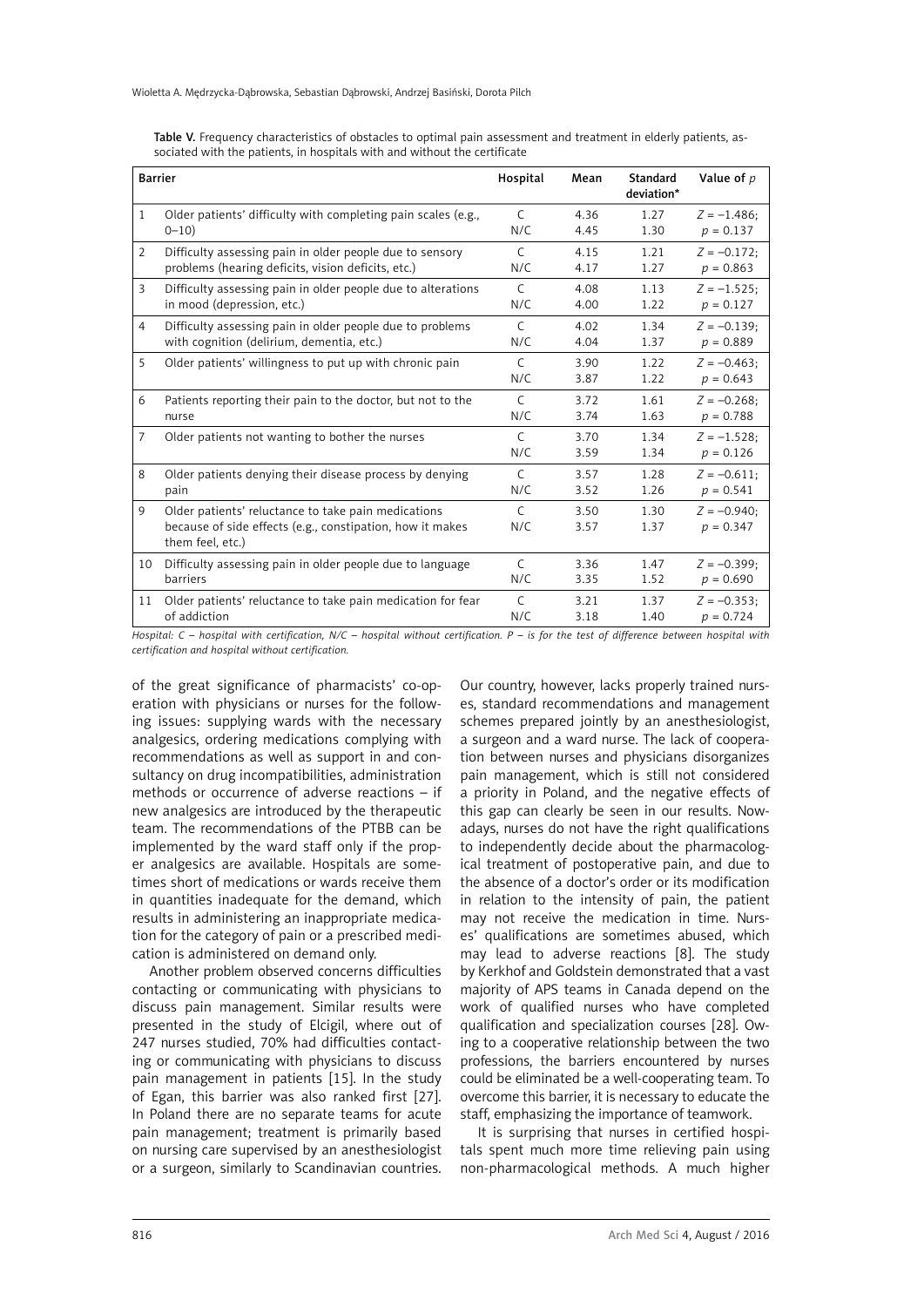percentage of nurses in other studies declare that they have no time for alternatives to pharmacological pain management [15, 23]. Methods of non-pharmacological pain management continue to be a neglected therapeutic option mostly because of time constraints and lack of qualified staff [13]. Nurses in Poland, due to their lack of qualifications and qualifications as well as miscommunication with the doctors' team with regard to pain relief, more often take steps aimed at relieving pain using non-pharmacological methods (physical therapy, massage, body positioning, physical activity and biofeedback). Our studies show that nurses do understand the idea of the Hospital Without Pain Program, but because there is no cooperation with physicians, they attempt to help patients suffering from pain by using non-pharmacological methods, despite the significant workload they have.

It is worth noting that the nurse-perceived barriers less frequently impede optimum pain management. The lack of rules/procedures/ guidelines proved to be a slight barrier to pain management – similar results were obtained by Egan [27]. However, in the study by Elcigil, more than half of the nurses studied found the lack of procedure to be a significant obstacle [15]. Introduction of procedures and management algorithms in everyday practice in Poland is quite a difficult task because for many decades in Poland practically no postoperative pain management procedures were in force. In the UK, despite the national guidelines on the management of pain conditions, the study by Lewis showed that they were insufficiently followed by practicing physicians [29]. However, there are reports stating that the existence of guidelines on pain management positively affects the knowledge and attitudes of medical staff [30].

One of the greatest physician-related obstacles to pain management is physicians' distrust of pain ratings by nurses. The totally opposite result was obtained by Elcigil *et al*. in their study in which over half of the respondents disagreed with the statement [15]. Nurses in Poland gained professional independence in 1996, but it appears that out of fear for too much freedom and influence on therapeutic processes, physicians play down the importance of their qualifications. Such an attitude negatively affects the entire therapeutic and nursing process.

The analysis of nurse-related barriers reveals that ignorance of pain intensity in elderly patients due to insufficient time spent with them is the most frequently perceived problem. A review of nursing textbooks in the UK from the perspective of the topic of pain management showed that only 0.5% of the total content concerned pain [12]. Workload is the central problem to pain management supervised by nurses. In surgical wards in our country there are on average 8 to 20 (or more) patients per nurse because facilities do not observe the employment standards for nursing staff, and unless this issue is solved, problems with pain management quality are likely to continue. A shortage of staff is an obstacle to optimum patient care in developing countries, while it is not always an obstacle in the developed ones [15].

As far as patient-related barriers are concerned, nurses believe that elderly patients find it difficult to complete pain rating scales. In the study by Elcigil *et al*., over half of the nurses indicated this problem [15]. Because of sensory and perceptive disorders, elderly patients have difficulty completing the 0–10 numeric pain rating scale [20].

Postoperative pain management in elderly patients continues to be a cause for concern in spite of the enormous efforts to improve pain assessment and management by introducing hospital certification. Due to the failure to implement and enforce the guidelines of scientific societies by hospitals, pain management in Polish hospitals continues to be a neglected area.

It seems appropriate for medical directors of hospitals to become more involved in overcoming the barriers and enforcing compliance with procedures by placing more emphasis on hospital audits. They should also strive for better cooperation between physicians and nurses [31]. The Polish Accreditation Center, while performing audits, should place a greater emphasis on compliance with recommendations in keeping with the PTBB, and the PTBB itself should tighten up the requirements concerning medical staff training and control the organizational problems.

In conclusion, the facility's possession of the Hospital Without Pain certificate was not found to decrease the nurses' perception of barriers to postoperative pain management in elderly patients. Considering the 5-year duration of the Hospital Without Pain campaign, healthcare system-related barriers constitute the key reason for concern. Nurses from hospitals with the Hospital Without Pain certificate devoted much more time to pain relief using non-pharmacological methods.

## Implications for practice

Although there are possibilities of pain relief after surgery, they are still insufficiently used. The myth that "it has to hurt" after surgery still persists in Polish society. Postoperative pain management in Poland needs considerable improvement. In Poland, no study using standardized research tools has yet been conducted on the subject of the most frequent barriers and factors impeding acute pain management controlled by nurses.